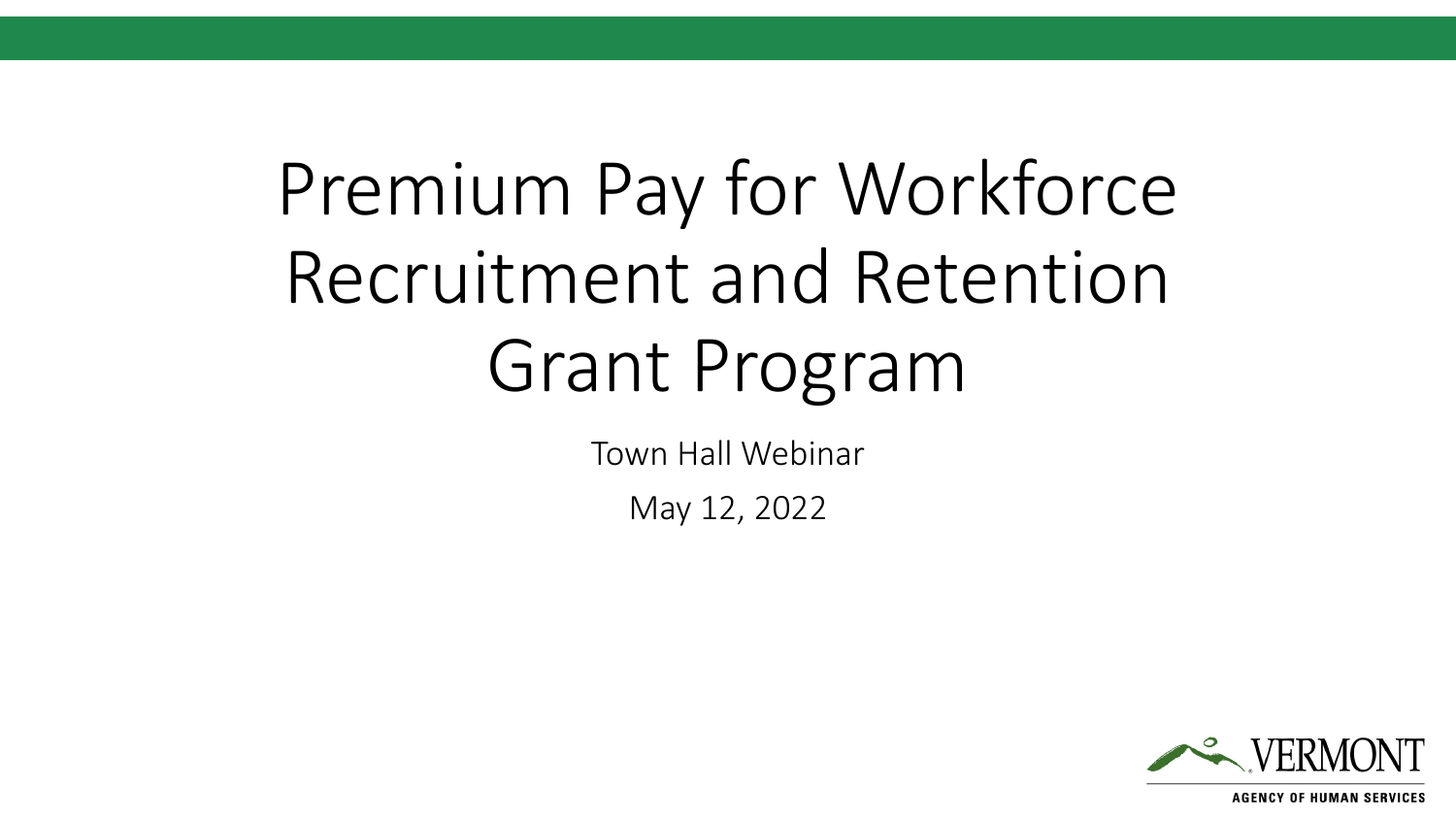### Agenda

- Program Overview
- Program Website
- Application
- Note: At future town hall webinars, we will cover information about:
	- Eligible Employees,
	- Distributing Premium Pay,
	- Quarterly Reporting, and
	- Other topics based on frequently asked questions.

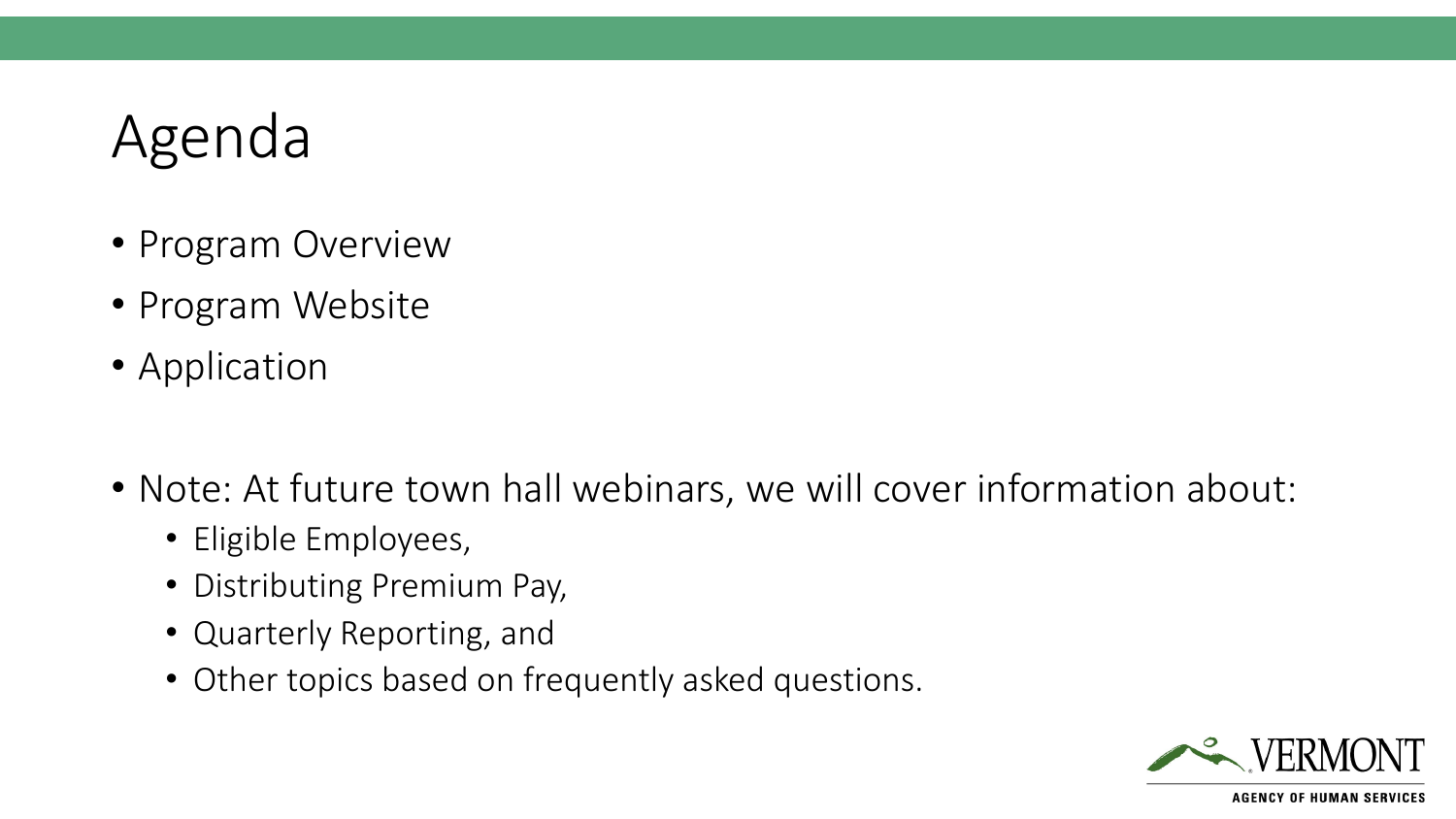## Program Overview

- Who
	- Per Act 83 of 2022, certain health care and social services employers may apply for grant funding.
- What
	- Grant funding must be distributed by Eligible Employers as Premium Pay to Eligible Employees.
	- Eligible Employees must commit to continuing employment with the Eligible Employer for at least one calendar quarter following receipt of the payment.
- Why
	- Aims to mitigate the negative impacts these employers have sustained throughout the COVID-19 public health emergency by providing Premium Pay to essential employees.
	- Supports recruitment and retention efforts.
- How
	- Eligible Employers may apply for \$2,000 per full-time equivalent employee (FTE).
- When
	- Grant applications can be submitted online between May  $18<sup>th</sup>$  and May 24<sup>th</sup>, 2022 (anticipated)
	- Grant funds must be disbursed as Premium Pay within twelve months.

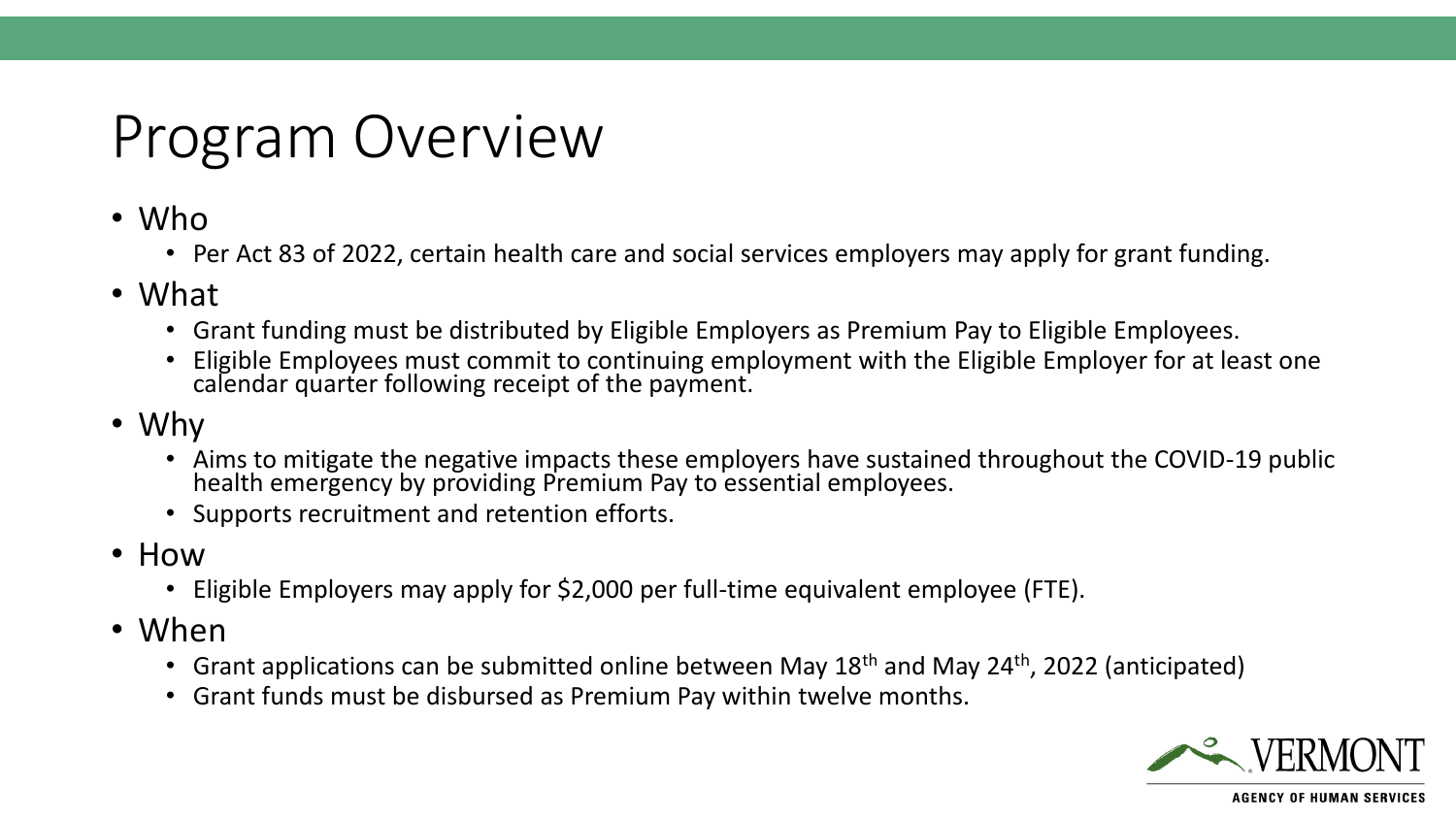### Program Website

- <https://humanservices.vermont.gov/recruitment-and-retention>
- Available documents
	- Program Guidance
	- Application Information
		- Online Application Information
		- Summary Report of FTEs template (must be uploaded to the online application)
		- Link to Form W-9 (must be uploaded to the online application)
		- List of Application Certifications (must be completed in the online application)

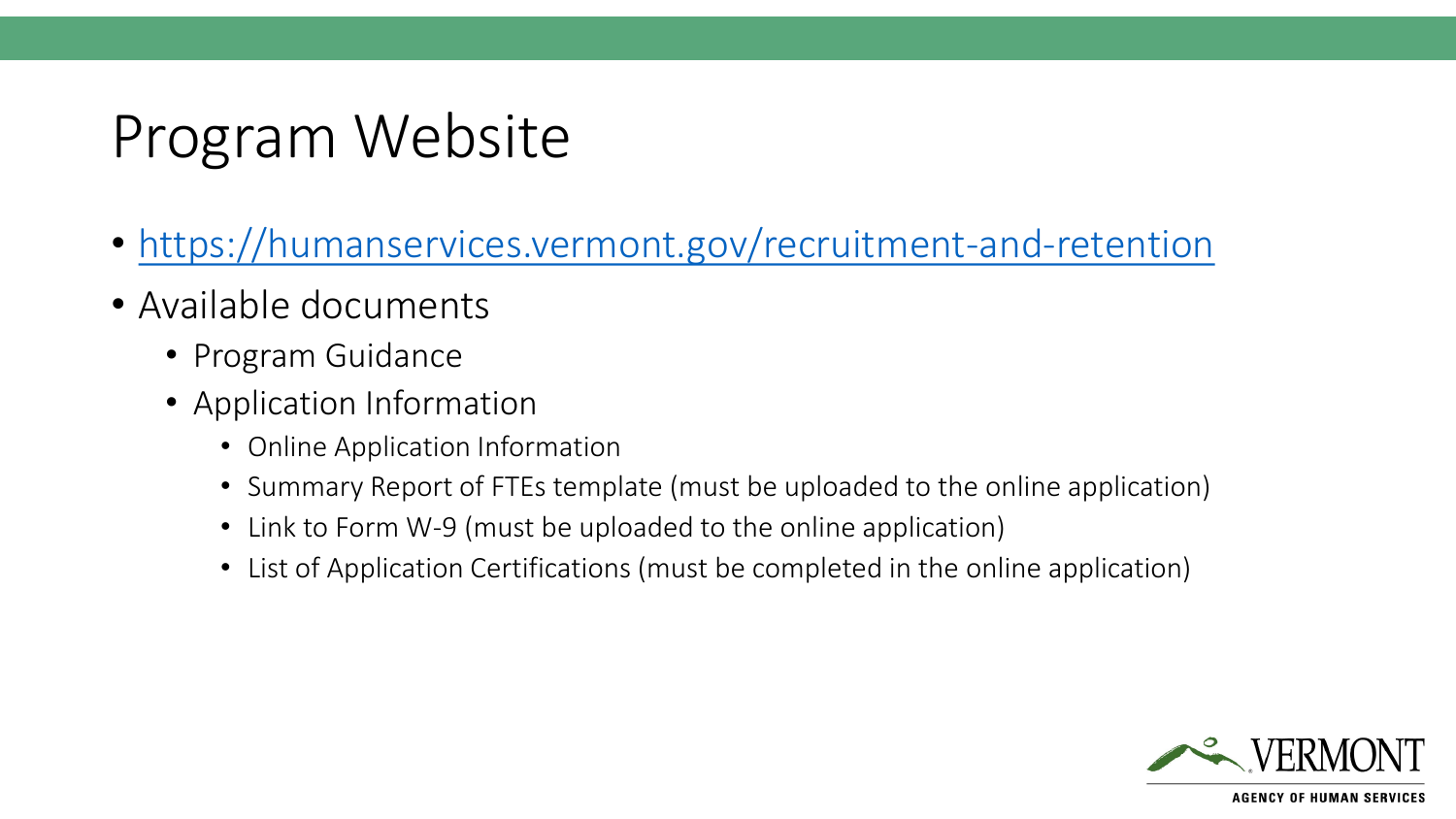### FTE Spreadsheet - Instructions

### **Counting Full-time Equivalents for Premium Pay Grants** - 5/12/2022

Step 1: Enter contact information and work locations

\* Mandatory to complete

#### Step 2: Choose a method to list employees for lookback period

- \* Mandatory to complete one form only (i.e. Step 2A or Step 2B)
- \* The lookback period covers the first quarter of the calendar year, January to March 2022.
- \* Applicants have an option of reporting on either a) the entire quarter, or b) any 12-week period in the quarter (for example, 1.2.2022-3.26.2022 or 1.9.2022-4.2.2022).

| Instructions Step 1 Contact Info & Locations   Step 2A Full Quarter   Step 2B 12-Week Period   $\oplus$<br>8 H |  |  |  |  |  |  |  |  |  |  |  |  |  |
|----------------------------------------------------------------------------------------------------------------|--|--|--|--|--|--|--|--|--|--|--|--|--|
|                                                                                                                |  |  |  |  |  |  |  |  |  |  |  |  |  |
|                                                                                                                |  |  |  |  |  |  |  |  |  |  |  |  |  |
|                                                                                                                |  |  |  |  |  |  |  |  |  |  |  |  |  |
|                                                                                                                |  |  |  |  |  |  |  |  |  |  |  |  |  |
|                                                                                                                |  |  |  |  |  |  |  |  |  |  |  |  |  |
|                                                                                                                |  |  |  |  |  |  |  |  |  |  |  |  |  |
|                                                                                                                |  |  |  |  |  |  |  |  |  |  |  |  |  |
|                                                                                                                |  |  |  |  |  |  |  |  |  |  |  |  |  |
|                                                                                                                |  |  |  |  |  |  |  |  |  |  |  |  |  |
|                                                                                                                |  |  |  |  |  |  |  |  |  |  |  |  |  |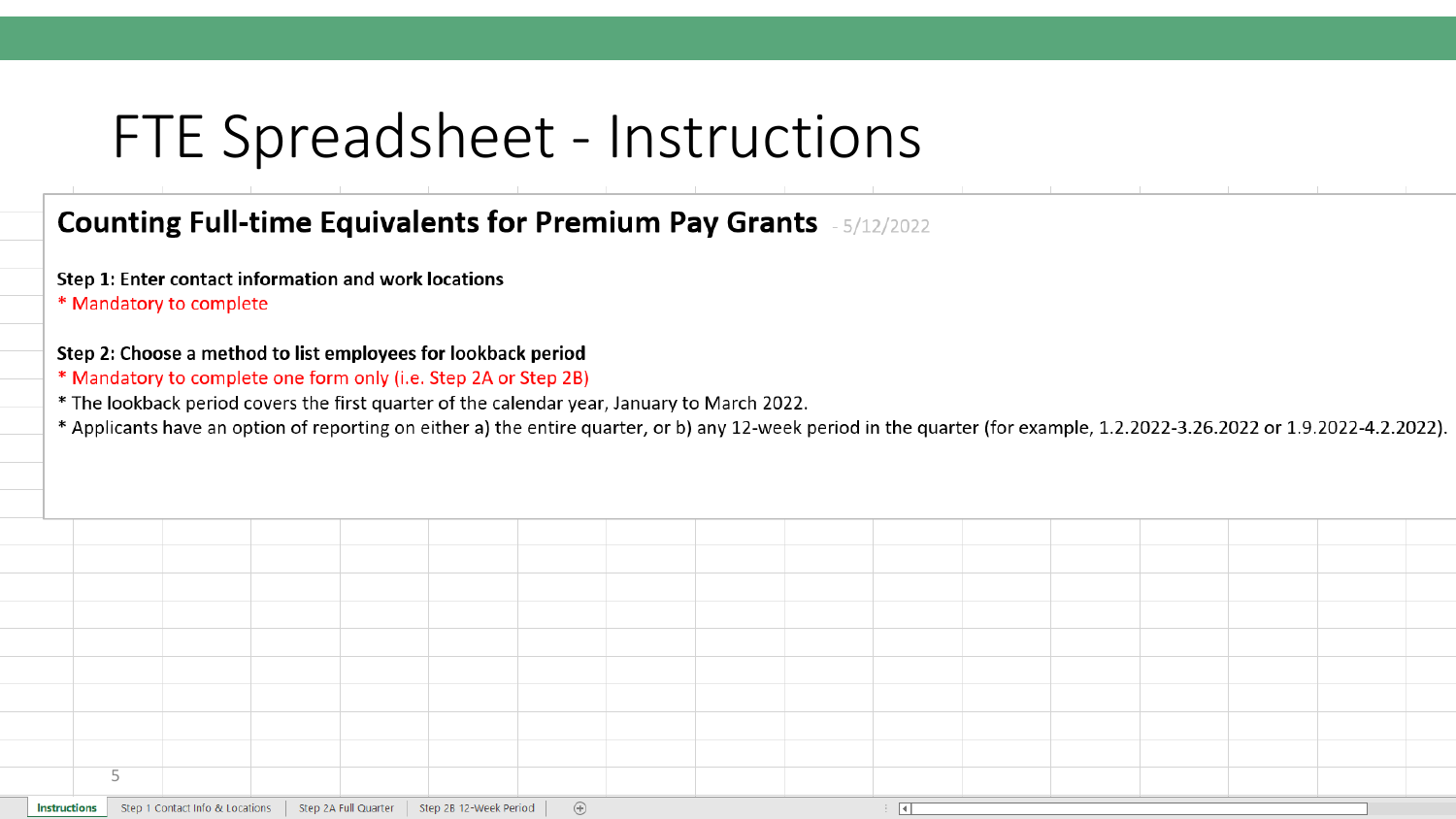### FTE Spreadsheet - Step 1

|                                                                                                                                                                             | <b>Applicant Contact Information</b>                                                                                                                                                                                                                                                                                                                     |  | <b>Work Location Name and Town</b>                                                                                                                              |  |  |  |  |  |
|-----------------------------------------------------------------------------------------------------------------------------------------------------------------------------|----------------------------------------------------------------------------------------------------------------------------------------------------------------------------------------------------------------------------------------------------------------------------------------------------------------------------------------------------------|--|-----------------------------------------------------------------------------------------------------------------------------------------------------------------|--|--|--|--|--|
| <b>Organization Name</b>                                                                                                                                                    | sample: Main Street Nursing Home - Burlington                                                                                                                                                                                                                                                                                                            |  |                                                                                                                                                                 |  |  |  |  |  |
| <b>Contact Name</b>                                                                                                                                                         |                                                                                                                                                                                                                                                                                                                                                          |  | sample: Home Health Visits to Homes in Vermont - Franklin and Lamoille Counties                                                                                 |  |  |  |  |  |
| Email                                                                                                                                                                       |                                                                                                                                                                                                                                                                                                                                                          |  |                                                                                                                                                                 |  |  |  |  |  |
| <b>Phone Number</b>                                                                                                                                                         |                                                                                                                                                                                                                                                                                                                                                          |  |                                                                                                                                                                 |  |  |  |  |  |
| Enter contact<br>information.<br><del>are romae used in the sun</del> iple.<br>Notes:<br>number.<br>"Eligible Employers" to the right.<br>format used in the second sample. | contact information.<br>acility name and Vermont town following<br>* For the purpose of this application, a "company" is defined by EIN<br>* Only enter each of the company's Vermont locations where<br>individual(s) are employed in relation to the operations listed under<br>* If a company conducts home visits, enter the work area following the |  | Enter Vermont locations where individual(s)<br>are employed in operations related to the<br>program's "Eligible Employers" along with<br>geographical location. |  |  |  |  |  |

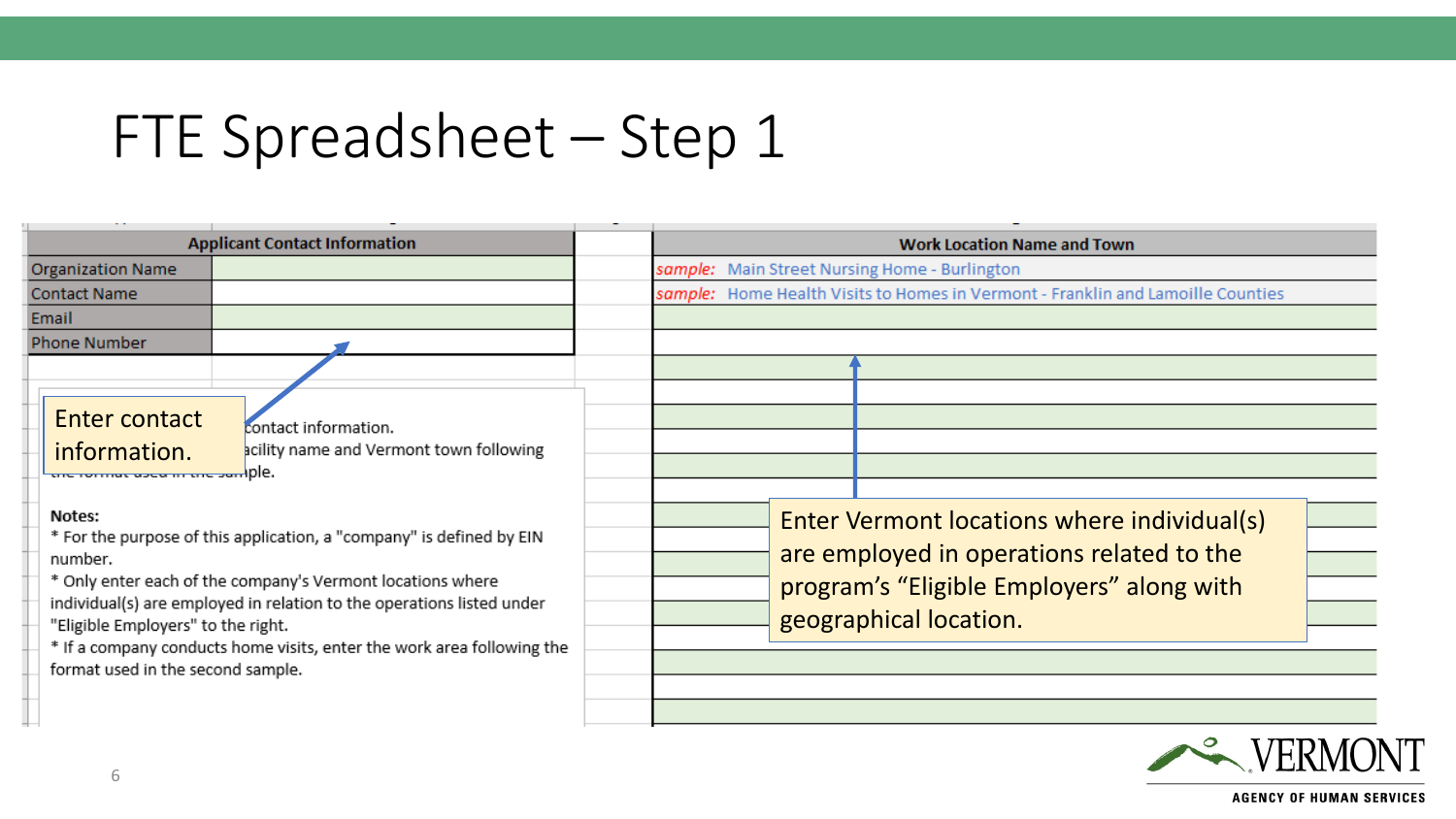### FTE Spreadsheet – Step 2 (Option 2A shown)

|  |                                                                                |                                                   | Table i. Full-time employees (35 hr/week or more)                                                        |                              |                            |                                                                                                                                       |                                                                               | Table ii. Part-time employees (<35 hr/week)       |                                                                      |                               |                              |                            |  |
|--|--------------------------------------------------------------------------------|---------------------------------------------------|----------------------------------------------------------------------------------------------------------|------------------------------|----------------------------|---------------------------------------------------------------------------------------------------------------------------------------|-------------------------------------------------------------------------------|---------------------------------------------------|----------------------------------------------------------------------|-------------------------------|------------------------------|----------------------------|--|
|  | <b>Employee # or</b><br><b>Name</b>                                            | <b>Unique</b><br><b>Identifier</b> (if<br>needed) | <b>Primary work</b><br><b>location</b>                                                                   | # of weeks<br>on payroll     | <b>FTE</b><br>(calculated) |                                                                                                                                       | <b>Employee#</b><br>or Name                                                   | <b>Unique</b><br><b>Identifier (if</b><br>needed) | <b>Primary work</b><br><b>location</b>                               | # $of$<br>weeks on<br>payroll | # of hours<br>for<br>quarter | <b>FTE</b><br>(calculated) |  |
|  | 34567<br>45678<br>Jane Johnson<br>0314                                         |                                                   | sample: Main<br><b>Street Nursing</b><br>Home -<br><b>Burlington</b>                                     | 13                           | 1.00                       |                                                                                                                                       | 67891                                                                         |                                                   | sample: Main<br><b>Street Nursing</b><br>Home -<br><b>Burlington</b> | 13                            | 130                          | 0.27                       |  |
|  |                                                                                |                                                   | sample: Home<br><b>Health Visits to</b><br>Homes in<br>Vermont -<br>Franklin and<br>Lamoille<br>Counties | 2                            | 0.15                       | Enter a "13" for an employee who was on<br>payroll the whole quarter. Enter a "2" for an<br>employee who started two weeks before the |                                                                               |                                                   |                                                                      |                               |                              |                            |  |
|  |                                                                                |                                                   | sample: Main<br><b>Street Nursing</b><br>Home $\cdot$<br><b>Burlington</b>                               | 13                           | 1.00                       |                                                                                                                                       | end of the quarter (or departed two weeks<br>after the start of the quarter). |                                                   |                                                                      |                               |                              |                            |  |
|  | 56789                                                                          |                                                   | sample: Main<br><b>Street Nursing</b><br>Home -<br><b>Burlington</b>                                     | 13                           | 1.00                       |                                                                                                                                       |                                                                               |                                                   |                                                                      |                               |                              | 0.00                       |  |
|  | <b>Enter employee # for</b><br>full-time employees. If<br>not available, enter |                                                   |                                                                                                          | <b>Your location entries</b> |                            |                                                                                                                                       |                                                                               |                                                   |                                                                      |                               |                              | 0.00<br>0.00               |  |
|  |                                                                                |                                                   |                                                                                                          | from Step 1 will populate    |                            |                                                                                                                                       |                                                                               |                                                   |                                                                      |                               |                              | 0.00                       |  |
|  |                                                                                |                                                   |                                                                                                          |                              |                            |                                                                                                                                       |                                                                               |                                                   |                                                                      |                               |                              | 0.00                       |  |
|  | name and birthday.                                                             |                                                   |                                                                                                          | as a pulldown menu.          |                            |                                                                                                                                       |                                                                               |                                                   |                                                                      |                               |                              | 0.00                       |  |
|  |                                                                                |                                                   |                                                                                                          |                              | 0.00                       |                                                                                                                                       |                                                                               |                                                   |                                                                      |                               |                              | 0.00                       |  |

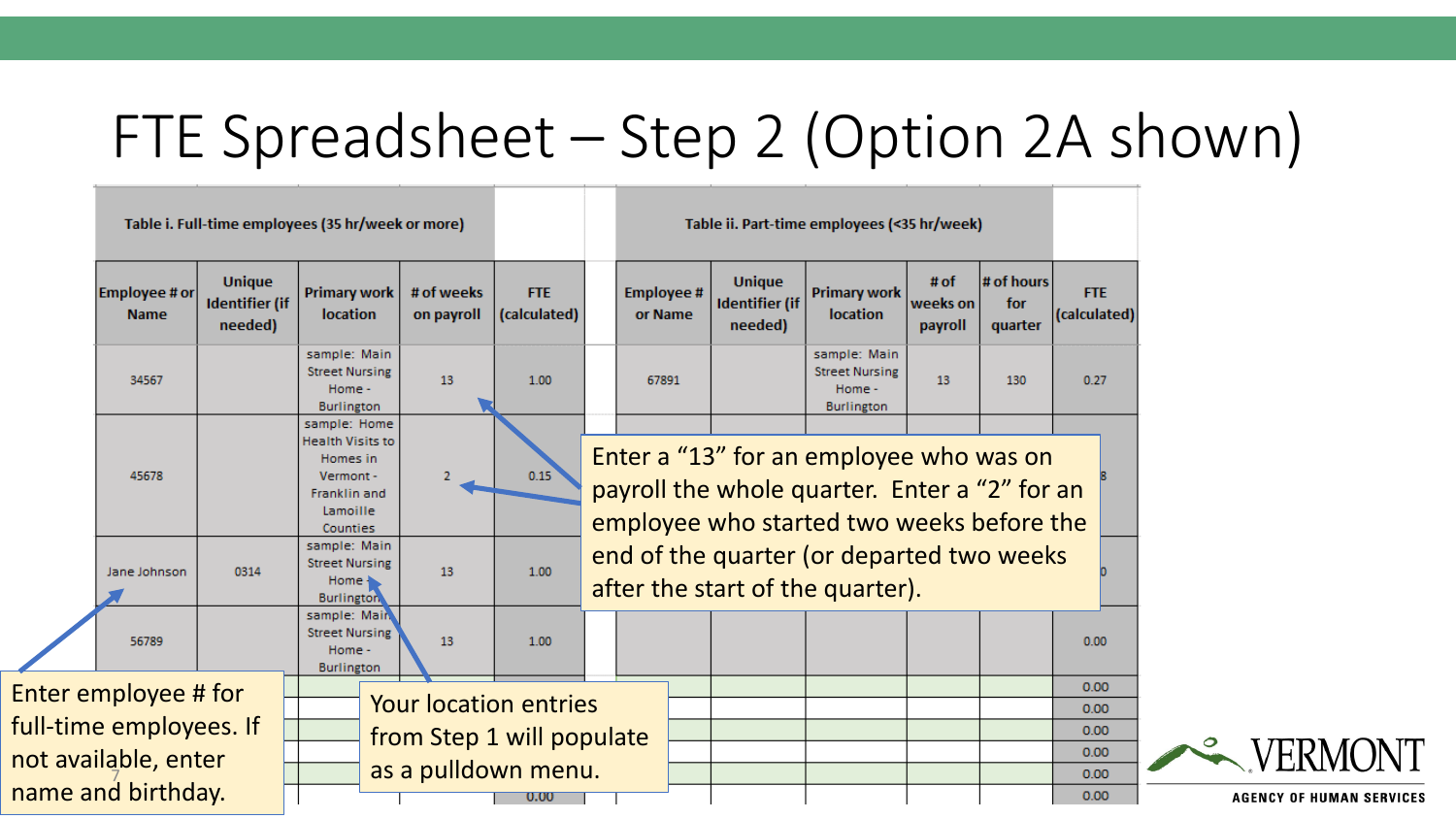## FTE Spreadsheet – Step 2 (continued, 2 of 3)

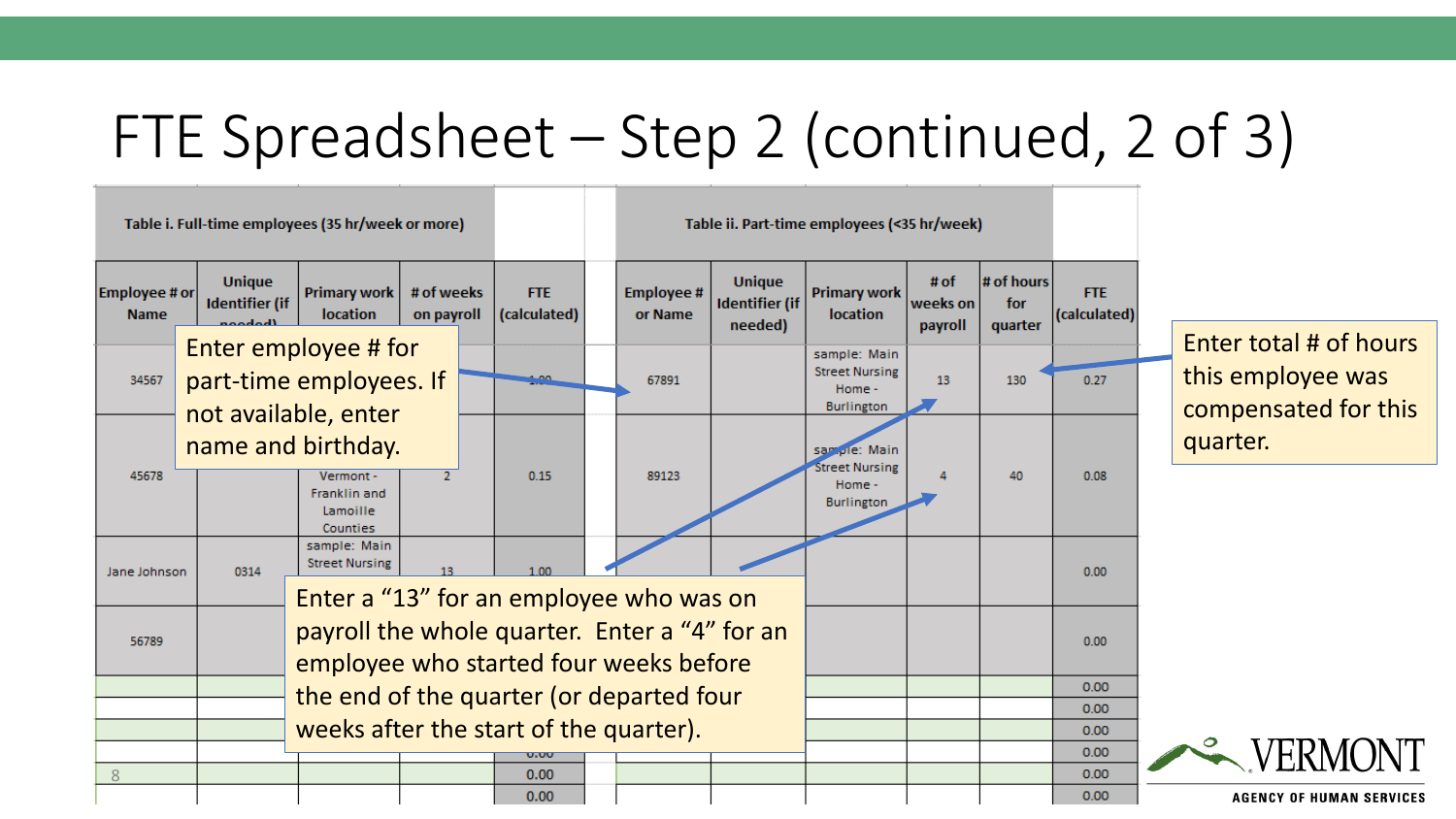## FTE Spreadsheet – Step 2 (continued, 3 of 3)

|  | Table iii. Vacant positions (incl. those filled by<br>contract staff) |                                                                                                                                              |                                      |                            | Table iv. Out of all your vacant positions, how many<br>total hours were covered by contract staff? |                                                                       |  |                 | hours total over the<br>quarter |  |                                 |  |  |
|--|-----------------------------------------------------------------------|----------------------------------------------------------------------------------------------------------------------------------------------|--------------------------------------|----------------------------|-----------------------------------------------------------------------------------------------------|-----------------------------------------------------------------------|--|-----------------|---------------------------------|--|---------------------------------|--|--|
|  | Position name or Primary work budgeted and                            | <b>location</b>                                                                                                                              | # of hours<br>vacant this<br>quarter | <b>FTE</b><br>(calculated) |                                                                                                     |                                                                       |  |                 |                                 |  |                                 |  |  |
|  | 0041                                                                  | <b>Main Street</b><br>Nursing Home -<br>Burlington                                                                                           | 455                                  | 0.93                       |                                                                                                     |                                                                       |  |                 |                                 |  |                                 |  |  |
|  | 0042                                                                  | sample: Home<br>Health Visits to<br>Homes in<br>Vermont -<br>Franklin and<br>Lamoille<br>Counties                                            | 480                                  | 1.00                       |                                                                                                     | Enter # of hours<br>budgeted and vacant                               |  |                 |                                 |  |                                 |  |  |
|  | 0056                                                                  | sample: Main<br><b>Street Nursing</b><br>440<br>Home -<br>Burlington<br>sample: Main<br><b>Street Nursing</b><br>320<br>Home -<br>Burlington |                                      | 0.90                       |                                                                                                     | for lookback period<br>(including those filled<br>by contract staff). |  |                 |                                 |  |                                 |  |  |
|  | 0059                                                                  |                                                                                                                                              |                                      | 0.66                       |                                                                                                     |                                                                       |  |                 | Of all the hours in             |  |                                 |  |  |
|  |                                                                       |                                                                                                                                              |                                      | 0.00<br>0.00               |                                                                                                     |                                                                       |  |                 | Table iii, enter how            |  |                                 |  |  |
|  | Enter position # or                                                   |                                                                                                                                              |                                      | 0.00                       |                                                                                                     | <b>Subtotal Actual Employees</b><br>Subtotal Vacant (incl. Contract)  |  |                 |                                 |  |                                 |  |  |
|  | position name of each<br>budgeted vacant                              |                                                                                                                                              |                                      | 0.00                       |                                                                                                     | <b>Total Budgeted Employees</b>                                       |  |                 | many were covered by            |  |                                 |  |  |
|  |                                                                       |                                                                                                                                              |                                      | 0.00                       | <b>Implied Vacancy Rate</b>                                                                         |                                                                       |  | contract staff. |                                 |  |                                 |  |  |
|  |                                                                       |                                                                                                                                              |                                      | 0.00                       |                                                                                                     | Portion of Vacancy Filled by Contract Staff                           |  |                 |                                 |  |                                 |  |  |
|  | position.                                                             |                                                                                                                                              |                                      | 0.00<br>0.00               |                                                                                                     |                                                                       |  |                 |                                 |  | <b>EXPERMONT</b>                |  |  |
|  |                                                                       |                                                                                                                                              |                                      | 0.00                       |                                                                                                     |                                                                       |  |                 |                                 |  | <b>AGENCY OF HUMAN SERVICES</b> |  |  |